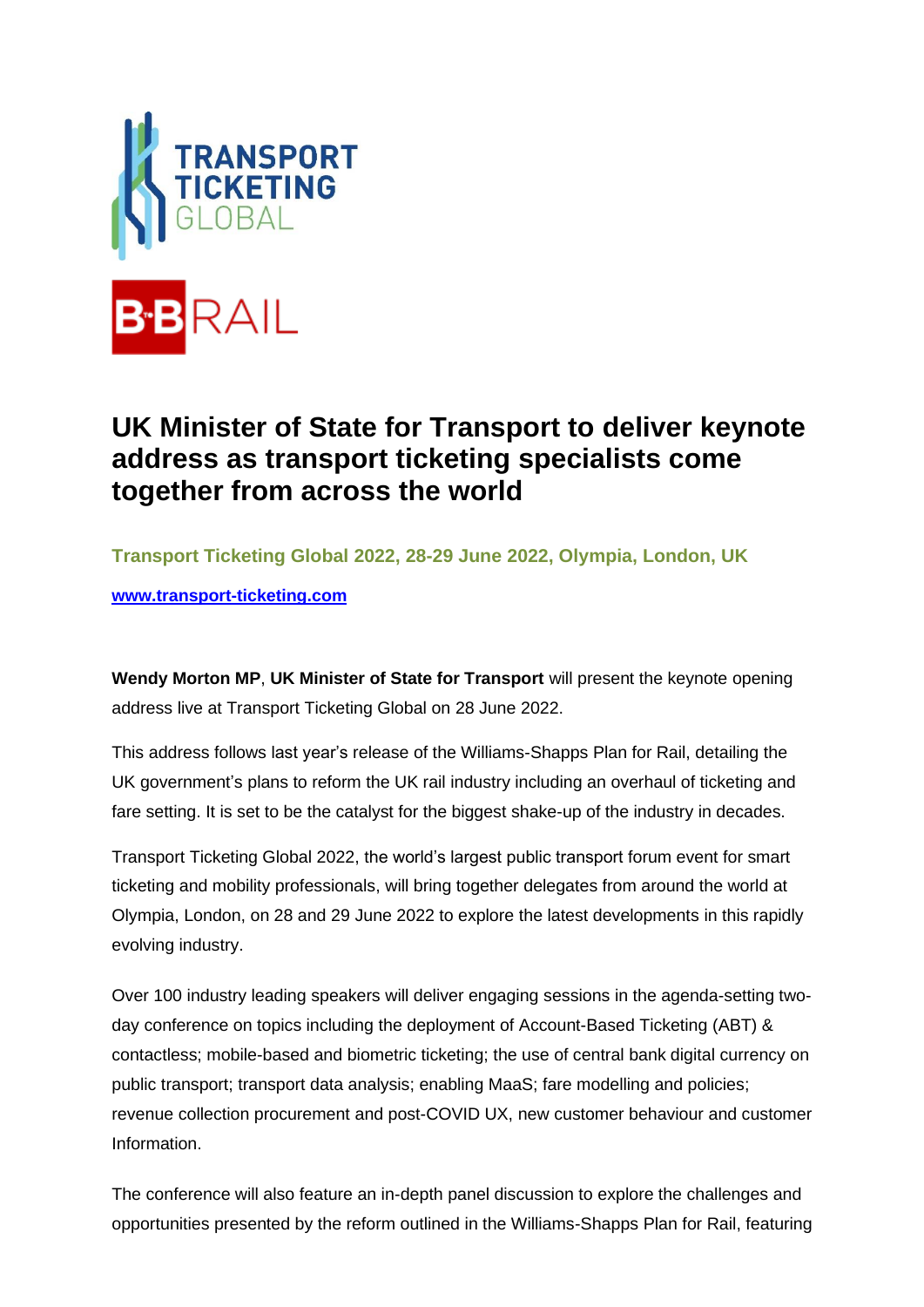insight from experts across the UK rail and ticketing sectors including senior representatives from **FirstGroup**, **Great British Railways Transition Team**, **Rail Delivery Group** and more.

A series of case studies will explore new international developments and deployments. They include insights into the Nordic MaaS project, NOMAD; frameworks of tariff model development for ABT at HSL Helsinki; the lessons learned by SL in Stockholm while building their ticketing system in-house over the last four years; the implementation of mobile ticketing across 15 transit agencies across multiple counties in the USA and the evolution of digital ticketing by ATAC SpA in Rome.

Among the expert speakers set to share their insights over the two-day conference programme are **Juan Corro**, Chief Technology & Innovation Officer, EMT Madrid; **Mark Langmead**, Director Revenue and Compass Operations, Translink Vancouver; **Brittany Esdaile**, Director – Regional Fare Systems, Sound Transit; **Danielle Agius**, Head of Digital Experience Strategy, LNER; **Andrew Anderson**, Head of Customer Payments, Transport for London; **Katherine Conrad**, Director, NEORide; **Hallie Liao**, Head of International Development, Shenzhen Bus Group and **Nick Mackie**, Vice President Global Head of Urban Mobility, Visa.

An extensive **exhibition**, running alongside the conference, will offer the opportunity for delegates to interact with the latest technologies first-hand and meet with a complete range of solution providers under one roof.

In the evening on 28 June, the tenth annual **Transport Ticketing Awards,** the most prestigious recognition in the sector will celebrate the smart ticketing and mobility industry's greatest achievements.

## **Sponsors include:**

**Vix Technology, Visa, Cybersource, Conduent Transportation, Cubic, Scheidt & Bachmann, Stripe, Thales, eos.uptrade, HaCon, Indra, INIT, Moovit, Passenger Technology Group, Ridango, Snapper, Snowball Tech, Worldline, Fujitsu, Infineon, Masabi, Nexi, Telexis, Wizway, NTT Data, Flowbird Urban Intelligence and Discover Global Network.**

[Transport Ticketing Global 2022](https://bit.ly/3LmExwU) takes place at Olympia London on 28 & 29 June.

**Complimentary passes are available for transport operators and government authorities. To register please click [here](https://bit.ly/3vbYOzn)**